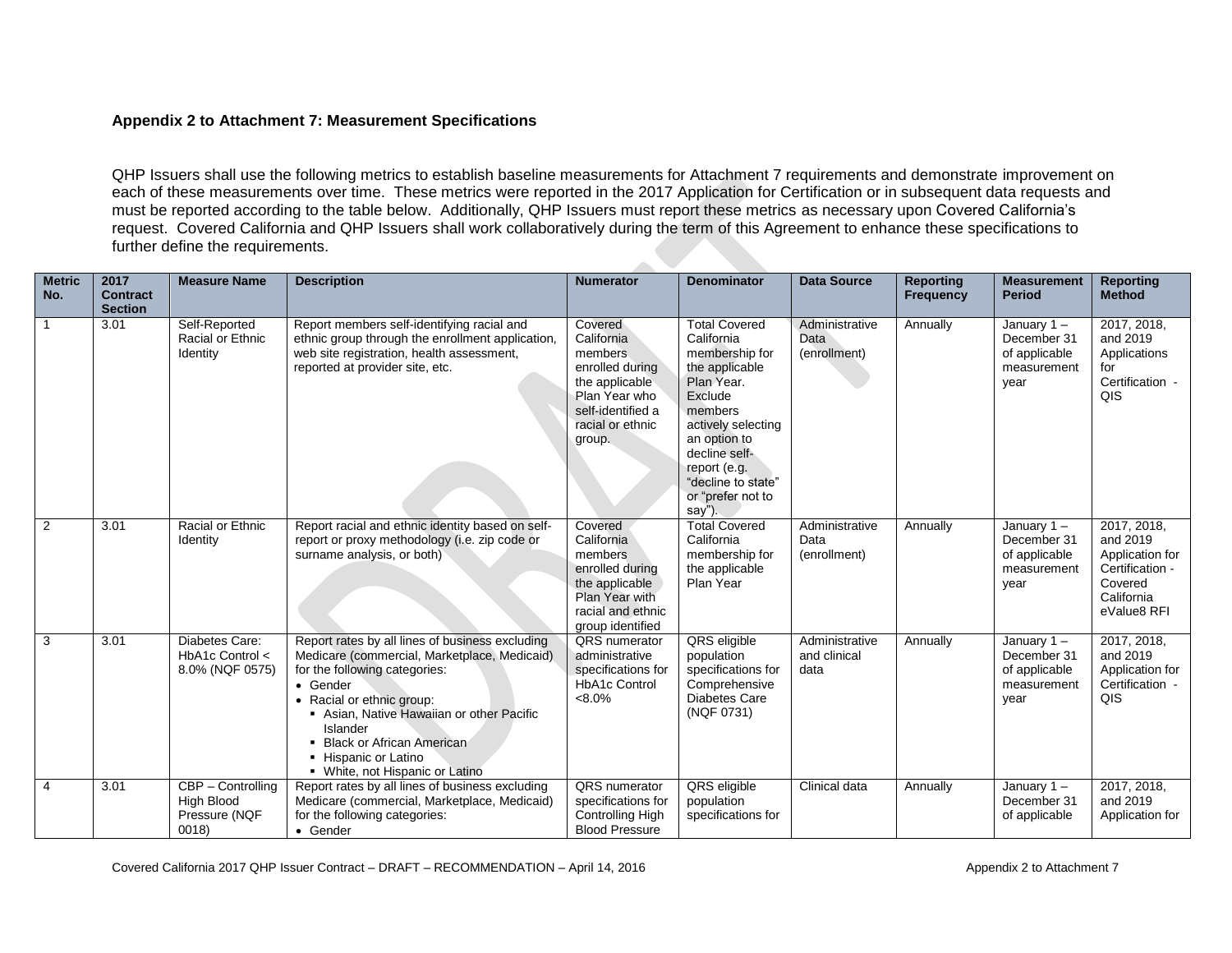| <b>Metric</b><br>No. | 2017<br><b>Contract</b><br><b>Section</b> | <b>Measure Name</b>                                                                          | <b>Description</b>                                                                                                                                                                                                                                                                                                              | <b>Numerator</b>                                                                     | <b>Denominator</b>                                                                                      | Data Source                            | <b>Reporting</b><br><b>Frequency</b> | <b>Measurement</b><br><b>Period</b>                                                                   | <b>Reporting</b><br><b>Method</b>                                    |
|----------------------|-------------------------------------------|----------------------------------------------------------------------------------------------|---------------------------------------------------------------------------------------------------------------------------------------------------------------------------------------------------------------------------------------------------------------------------------------------------------------------------------|--------------------------------------------------------------------------------------|---------------------------------------------------------------------------------------------------------|----------------------------------------|--------------------------------------|-------------------------------------------------------------------------------------------------------|----------------------------------------------------------------------|
|                      |                                           |                                                                                              | • Racial or ethnic group:<br>Asian, Native Hawaiian or other Pacific<br>Islander<br>• Black or African American<br>• Hispanic or Latino<br>• White, not Hispanic or Latino                                                                                                                                                      |                                                                                      | <b>Controlling High</b><br><b>Blood Pressure</b>                                                        |                                        |                                      | measurement<br>year                                                                                   | Certification -<br>QIS                                               |
| 5                    | 3.01                                      | Asthma<br><b>Medication Ratio</b><br>Ages 5-85 (NQF<br>1800)                                 | Report rates by all lines of business excluding<br>Medicare (commercial, Marketplace, Medicaid)<br>for the following categories:<br>• Gender<br>• Racial or ethnic group:<br>Asian, Native Hawaiian or other Pacific<br>Islander<br><b>Black or African American</b><br>• Hispanic or Latino<br>• White, not Hispanic or Latino | <b>HEDIS</b><br>numerator<br>specifications for<br>Asthma<br><b>Medication Ratio</b> | <b>HEDIS</b> eligible<br>population<br>specifications for<br>Asthma<br><b>Medication Ratio</b>          | Administrative<br>and clinical<br>data | Annually                             | January $1 -$<br>December 31<br>of applicable<br>measurement<br>year and prior<br>measurement<br>year | 2017, 2018,<br>and 2019<br>Application for<br>Certification -<br>QIS |
| 6                    | 3.01                                      | Antidepressant<br>Medication<br>Management<br>(NQF 0105)                                     | Report rates by all lines of business excluding<br>Medicare (commercial, Marketplace, Medicaid)<br>for the following categories:<br>• Gender<br>• Racial or ethnic group:<br>Asian, Native Hawaiian or other Pacific<br>Islander<br>• Black or African American<br>• Hispanic or Latino<br>• White, not Hispanic or Latino      | QRS numerator<br>specifications for<br>Antidepressant<br>Medication<br>Management    | QRS eligible<br>population<br>specifications for<br>Antidepressant<br>Medication<br>Management          | Pharmacy data                          | Annually                             | May 1 of prior<br>measurement<br>year - April 30<br>of applicable<br>measurement<br>year              | 2017, 2018,<br>and 2019<br>Application for<br>Certification -<br>QIS |
| 7                    | 3.01                                      | Depression<br>Response at<br>Twelve<br>Months-Progress<br>Towards<br>Remission (NQF<br>1885) | Report rates by all lines of business excluding<br>Medicare (commercial, Marketplace, Medicaid)<br>for the following categories:<br>• Gender<br>• Racial or ethnic group:<br>Asian, Native Hawaiian or other Pacific<br>Islander<br>• Black or African American<br>• Hispanic or Latino<br>• White, not Hispanic or Latino      | <b>MN Community</b><br>Measurement<br>specifications for<br>numerator                | <b>MN Community</b><br>Measurement<br>specifications for<br>denominator                                 | Clinical data                          | Annually                             | January $1 -$<br>December 31<br>of applicable<br>measurement<br>year                                  | 2017, 2018,<br>and 2019<br>Application for<br>Certification -<br>QIS |
| 8                    | 3.01                                      | <b>Diabetes</b><br>Hospitalization<br><b>Hybrid Measure</b>                                  | Combine the following AHRQ PQI measures for<br>the Diabetes Hospitalization Hybrid Measure:<br>• PQI #1 - Diabetes Short-Term<br><b>Complications Admissions Rate</b><br>• PQI #3 - Diabetes Long-Term Complications<br><b>Admissions Rate</b><br>• PQI #14 - Uncontrolled Diabetes Admission<br>Rate                           | Combine AHRQ<br>measure<br>numerator<br>specifications for<br>PQI #1, 3, 14, 16      | QRS eligible<br>population<br>specifications for<br>Comprehensive<br><b>Diabetes Care</b><br>(NQF 0731) | Administrative<br>data                 | Annually                             | January $1 -$<br>December 31<br>of applicable<br>measurement<br>year                                  | 2017, 2018,<br>and 2019<br>Application for<br>Certification -<br>QIS |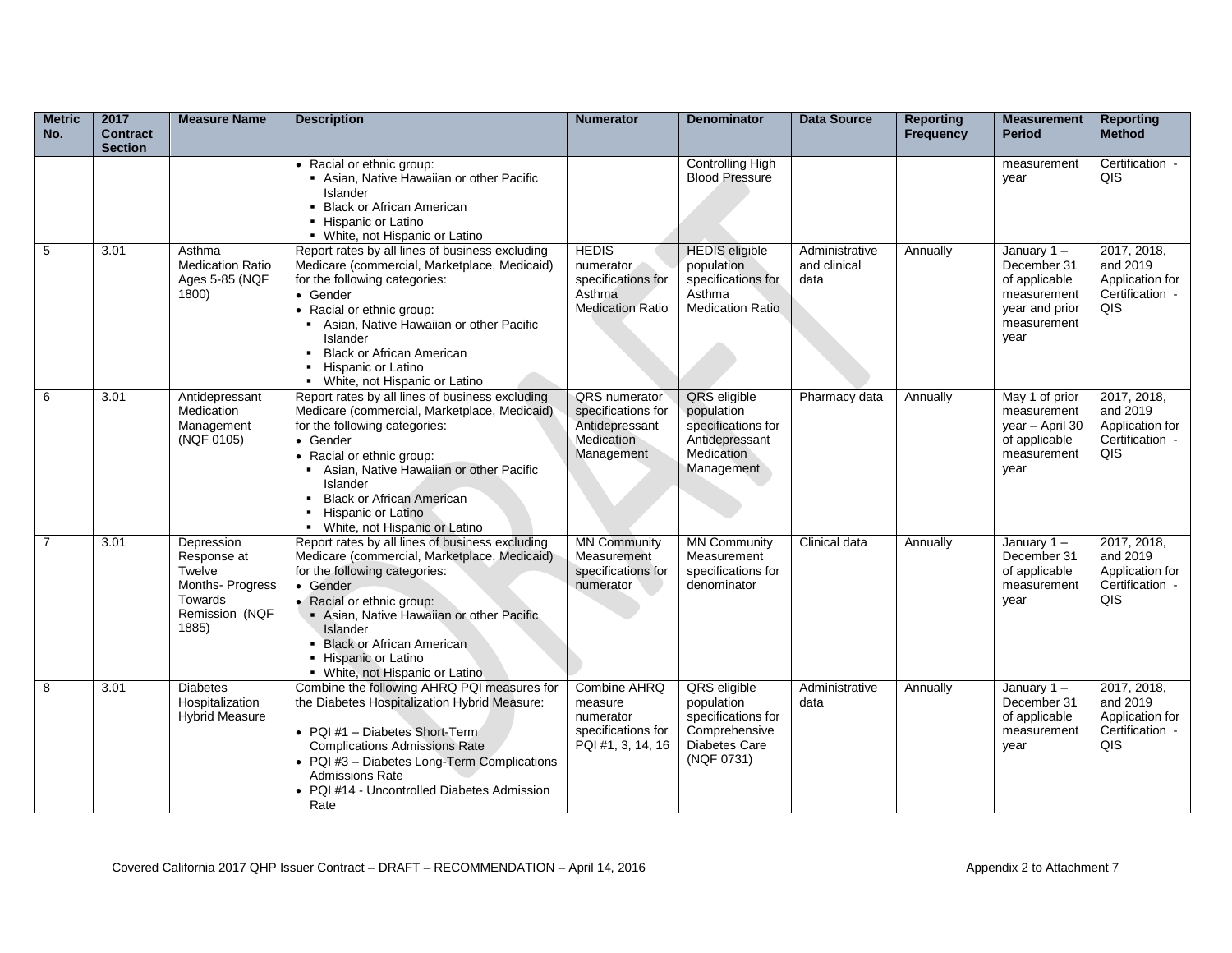| <b>Metric</b><br>No. | 2017<br><b>Contract</b><br><b>Section</b> | <b>Measure Name</b>                                      | <b>Description</b>                                                                                                                                                                                                                                                                                                                                                                                                                                                                                                                                                                          | <b>Numerator</b>                                                                                                       | <b>Denominator</b>                                                                                                                     | <b>Data Source</b>     | <b>Reporting</b><br><b>Frequency</b> | <b>Measurement</b><br><b>Period</b>                                  | <b>Reporting</b><br><b>Method</b>                                    |
|----------------------|-------------------------------------------|----------------------------------------------------------|---------------------------------------------------------------------------------------------------------------------------------------------------------------------------------------------------------------------------------------------------------------------------------------------------------------------------------------------------------------------------------------------------------------------------------------------------------------------------------------------------------------------------------------------------------------------------------------------|------------------------------------------------------------------------------------------------------------------------|----------------------------------------------------------------------------------------------------------------------------------------|------------------------|--------------------------------------|----------------------------------------------------------------------|----------------------------------------------------------------------|
|                      |                                           |                                                          | • PQI #16 - Lower-Extremity Amputation<br>among Patients with Diabetes Rate<br>Report rates by all lines of business excluding<br>Medicare (commercial, Marketplace, Medicaid)<br>for the following categories:<br>• Gender<br>• Racial or ethnic group:<br>• Asian, Native Hawaiian or other Pacific<br>Islander<br>• Black or African American<br>• Hispanic or Latino<br>• White, not Hispanic or Latino                                                                                                                                                                                 |                                                                                                                        |                                                                                                                                        |                        |                                      |                                                                      |                                                                      |
| 9                    | 3.01                                      | Hypertension<br>Hospitalization<br><b>Hybrid Measure</b> | Combine the following AHRQ PQI measures for<br>the Hypertension Hospitalization Hybrid<br>Measure:<br>• PQI #7 - Hypertension Admission Rate<br>• PQI #8 - Heart Failure Admission Rate<br>• PQI #13 - Angina Without Procedure<br><b>Admission Rate</b><br>Report rates by all lines of business excluding<br>Medicare (commercial, Marketplace, Medicaid)<br>for the following categories:<br>• Gender<br>• Racial or ethnic group:<br>Asian, Native Hawaiian or other Pacific<br>Islander<br><b>Black or African American</b><br>• Hispanic or Latino<br>• White, not Hispanic or Latino | <b>Combine AHRQ</b><br>measure<br>numerator<br>specifications for<br>PQI #7, 8, 13                                     | QRS eligible<br>population<br>specifications for<br>Controlling High<br><b>Blood Pressure</b>                                          | Administrative<br>data | Annually                             | January $1 -$<br>December 31<br>of applicable<br>measurement<br>year | 2017, 2018,<br>and 2019<br>Application for<br>Certification -<br>QIS |
| 10                   | 3.01                                      | Asthma<br>Hospitalization<br><b>Hybrid Measure</b>       | Combine the following AHRQ PQI measures for<br>the Hypertension Hospitalization Hybrid<br>Measure:<br>• PQI #5 COPD or Asthma in Older Adults<br><b>Admission Rate</b><br>• PQI #11: Bacterial Pneumonia Admission<br>Rate<br>• PQI 15 Asthma in Younger Adults Admission<br>Rate<br>Report rates by all lines of business excluding<br>Medicare (commercial, Marketplace, Medicaid)<br>for the following categories:                                                                                                                                                                       | Combine AHRQ<br>measure<br>numerator<br>specifications for<br>PQI #5, 11, 15.<br>Exclude COPD<br>codes from PQI<br>#5. | <b>HEDIS</b> eligible<br>population<br>specifications for<br>Asthma<br>Medication<br>Ratio. Use age<br>range of 18<br>years and older. | Administrative<br>data | Annually                             | January $1 -$<br>December 31<br>of applicable<br>measurement<br>year | 2017, 2018,<br>and 2019<br>Application for<br>Certification -<br>QIS |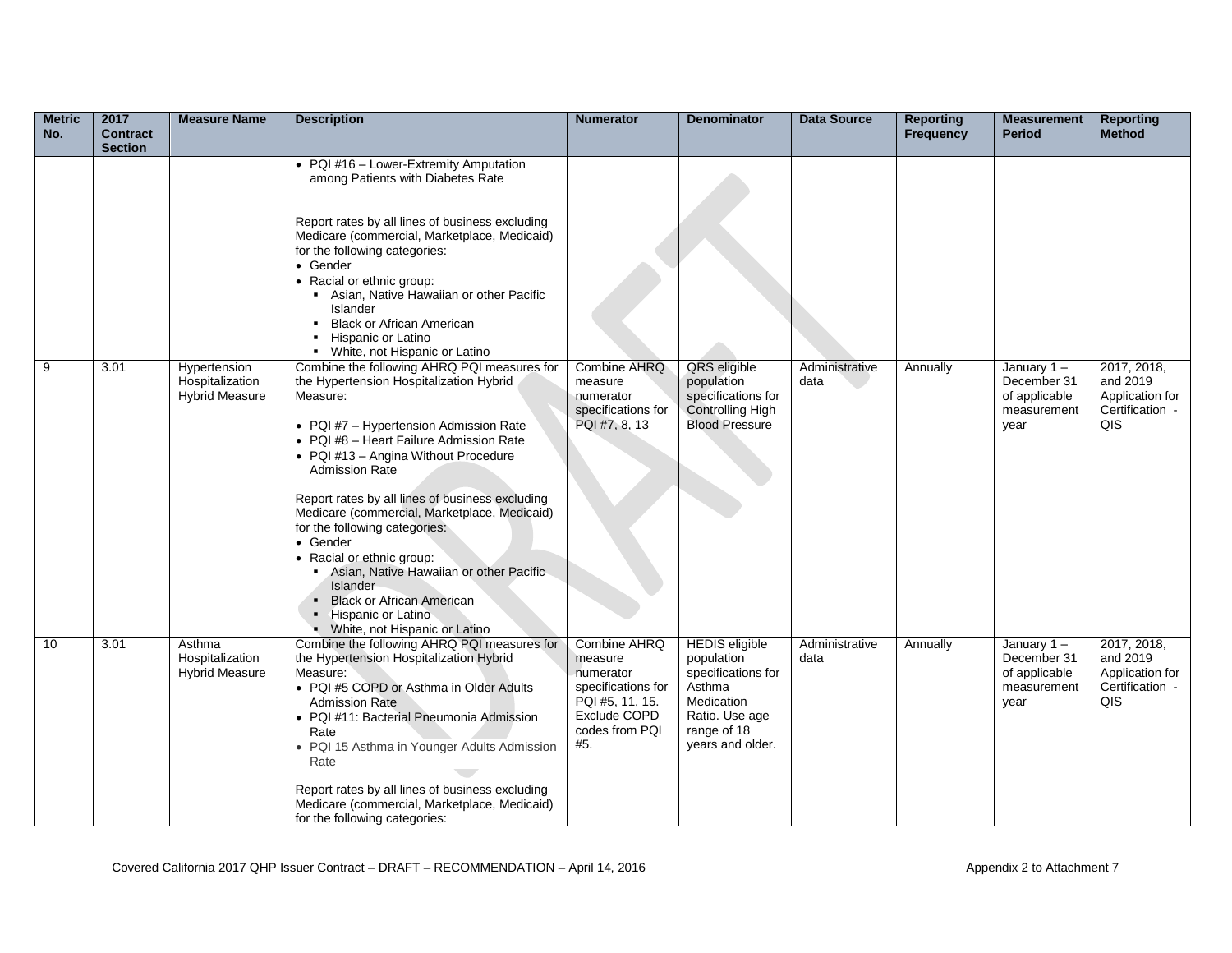| <b>Metric</b><br>No. | 2017<br><b>Contract</b><br><b>Section</b> | <b>Measure Name</b>                           | <b>Description</b>                                                                                                                                                                                                                                | <b>Numerator</b>                                                                                                                                                    | <b>Denominator</b>                                                                                 | <b>Data Source</b>                | <b>Reporting</b><br><b>Frequency</b> | <b>Measurement</b><br><b>Period</b>                                                                                           | <b>Reporting</b><br><b>Method</b>                                                                           |
|----------------------|-------------------------------------------|-----------------------------------------------|---------------------------------------------------------------------------------------------------------------------------------------------------------------------------------------------------------------------------------------------------|---------------------------------------------------------------------------------------------------------------------------------------------------------------------|----------------------------------------------------------------------------------------------------|-----------------------------------|--------------------------------------|-------------------------------------------------------------------------------------------------------------------------------|-------------------------------------------------------------------------------------------------------------|
|                      |                                           |                                               | • Gender<br>Racial or ethnic group:<br>$\bullet$<br>Asian, Native Hawaiian or other Pacific<br>Islander<br><b>Black or African American</b><br>Hispanic or Latino<br>• White, not Hispanic or Latino                                              |                                                                                                                                                                     |                                                                                                    |                                   |                                      |                                                                                                                               |                                                                                                             |
| 11                   | 4.01                                      | <b>Primary Care</b><br>Physician<br>Selection | Report members by product in the health plan's<br>Covered California business with a personal<br>care physician (PCP)                                                                                                                             | Number of<br>Covered<br>California<br>members.<br>enrolled during<br>the applicable<br>Plan Year who<br>have selected or<br>were assigned to<br>a PCP               | <b>Total Covered</b><br>California<br>membership<br>enrolled during<br>the applicable<br>Plan Year | Administrative<br>data            | Quarterly                            | January 1-<br>December 31<br>(quarterly<br>reporting<br>periods to be<br>defined upon<br>request by<br>Covered<br>California) | 2017, 2018,<br>and 2019<br>Application for<br>Certification -<br>QIS / quarterly<br>reports as<br>requested |
| 12                   | 4.02                                      | <b>Primary Care</b><br>Payment<br>Strategies  | Report the number and percentage of<br>California members attributed to providers for<br>whom a payment strategy is deployed to adopt<br>accessible, data-driven, team-based care with<br>accountability for improving triple aim metrics         | Number of<br>California<br>members<br>enrolled during<br>the applicable<br>Plan Year<br>attributed to a<br>provider with a<br>payment reform<br>strategy            | <b>Total California</b><br>membership<br>enrolled during<br>the applicable<br>Plan Year            | Administrative/<br>financial data | Annually                             | January $1 -$<br>December 31<br>of applicable<br>measurement<br>year                                                          | 2018 and<br>2019<br>Application for<br>Certification -<br>QIS                                               |
| 13                   | 4.02                                      | <b>Primary Care</b><br>Payment<br>Strategies  | Report the number and percentage of Covered<br>California members attributed to providers for<br>whom a payment strategy is deployed to adopt<br>accessible, data-driven, team-based care with<br>accountability for improving triple aim metrics | Number of<br>Covered<br>California<br>members<br>enrolled during<br>the applicable<br>Plan Year<br>attributed to a<br>provider with a<br>payment reform<br>strategy | <b>Total Covered</b><br>California<br>membership<br>enrolled during<br>the applicable<br>Plan Year | Administrative/<br>financial data | Annually                             | January 1-<br>December 31<br>of applicable<br>measurement<br>year                                                             | 2018 and<br>2019<br>Application for<br>Certification -<br>QIS                                               |
| 14                   | 4.03                                      | Membership<br>Attributed to IHMs              | Report the number and percentage of<br>California members in each product who are<br>managed under an IHM                                                                                                                                         | Number of<br>California<br>members<br>enrolled during<br>the applicable<br>Plan Year<br>managed under<br>an IHM                                                     | <b>Total California</b><br>membership<br>enrolled during<br>the applicable<br>Plan Year            | Administrative/<br>financial data | Annually                             | January 1-<br>December 31<br>of applicable<br>measurement<br>year                                                             | 2017, 2018,<br>and 2019<br>Application for<br>Certification -<br>QIS                                        |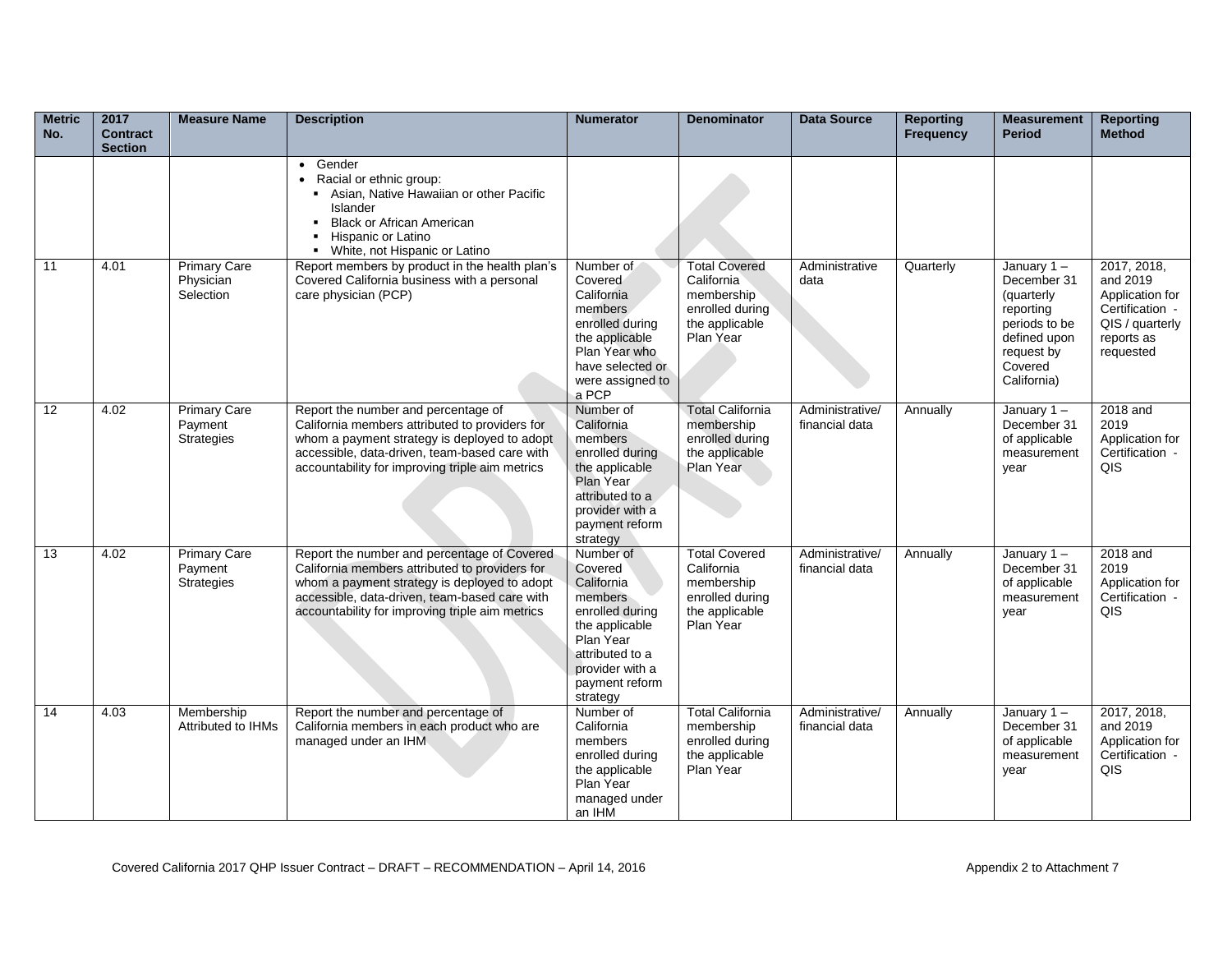| <b>Metric</b><br>No. | 2017<br><b>Contract</b><br><b>Section</b> | <b>Measure Name</b>                                                    | <b>Description</b>                                                                                                                                                                                                                                                                                                                                              | <b>Numerator</b>                                                                                                           | <b>Denominator</b>                                                                                 | <b>Data Source</b>                                                                                                                                       | <b>Reporting</b><br><b>Frequency</b> | <b>Measurement</b><br><b>Period</b>                                  | <b>Reporting</b><br>Method                                                |
|----------------------|-------------------------------------------|------------------------------------------------------------------------|-----------------------------------------------------------------------------------------------------------------------------------------------------------------------------------------------------------------------------------------------------------------------------------------------------------------------------------------------------------------|----------------------------------------------------------------------------------------------------------------------------|----------------------------------------------------------------------------------------------------|----------------------------------------------------------------------------------------------------------------------------------------------------------|--------------------------------------|----------------------------------------------------------------------|---------------------------------------------------------------------------|
| 15                   | 4.03                                      | Membership<br>Attributed to IHMs                                       | Report the number and percentage of Covered<br>California members in each product who are<br>managed under an IHM                                                                                                                                                                                                                                               | Number of<br>Covered<br>California<br>members<br>enrolled during<br>the applicable<br>Plan Year<br>managed under<br>an IHM | <b>Total Covered</b><br>California<br>membership<br>enrolled during<br>the applicable<br>Plan Year | Administrative/<br>financial data                                                                                                                        | Annually                             | January $1 -$<br>December 31<br>of applicable<br>measurement<br>year | 2017, 2018,<br>and 2019<br>Application for<br>Certification -<br>QIS      |
| 16                   | 5.03                                      | Hospitals<br>reporting to<br>CMQCC                                     | Report hospital participation in CMQCC                                                                                                                                                                                                                                                                                                                          | Number of<br>network<br>hospitals<br>reporting to<br><b>CMQCC</b>                                                          | Total number of<br>hospitals<br>providing<br>maternity<br>services in<br>network                   | Network<br>data/CMQCC<br>participant list                                                                                                                | Annually                             | January 1-<br>December 31<br>of applicable<br>measurement<br>year    | 2017, 2018,<br>and 2019<br>Application for<br>Certification -<br>QIS      |
| 17                   | 5.03                                      | Hospitals meeting<br>CalSIM goal for<br>C-sections                     | Report hospital network performance for<br>meeting CalSIM NTSV C-Section goal                                                                                                                                                                                                                                                                                   | Number of<br>hospitals<br>meeting CalSIM<br>goal of NTSV C-<br>Section rate at or<br>below 23.9<br>percent                 | Total number of<br>hospitals<br>providing<br>maternity<br>services in<br>network                   | Network<br>data/clinical<br>data submitted<br>to CMQCC                                                                                                   | Annually                             | January 1-<br>December 31<br>of applicable<br>measurement<br>year    | 2017, 2018,<br>and 2019<br>Application for<br>Certification -<br>QIS      |
| 18                   | 5.03                                      | NTSV C-Section<br>rate for each<br>network hospital                    | For the plan's network of hospitals providing<br>maternity services, report each hospital name,<br>location, product network (HMO, PPO, EPO),<br>and NTSV C-Section rate                                                                                                                                                                                        | Total number of<br><b>NTSV C-Section</b><br>deliveries                                                                     | Total number of<br><b>NTSV</b> deliveries                                                          | <b>Network</b><br>data/clinical<br>data submitted<br>to CMQCC                                                                                            | Annually                             | January $1 -$<br>December 31<br>of applicable<br>measurement<br>year | 2017, 2018,<br>and 2019<br>Application for<br>Certification<br><b>QIS</b> |
| 19                   | 5.01                                      | Payment<br>strategies for<br>maternity<br>services                     | Report number of hospitals paid under each<br>type of payment strategy for maternity services<br>and the denominator (total number of network<br>hospitals)                                                                                                                                                                                                     | Number of<br>hospitals paid<br>under payment<br>strategy or each<br>payment<br>strategy                                    | Total number of<br>network<br>hospitals<br>providing<br>maternity<br>services                      | <b>Network</b><br>data/financial<br>data                                                                                                                 | Annually                             | January 1-<br>December 31<br>of applicable<br>measurement<br>year    | 2017, 2018,<br>and 2019<br>Application for<br>Certification -<br>QIS      |
| 20                   | 5.02                                      | Opioid Adverse<br><b>Events (Patients</b><br>Treated with<br>Naloxone) | Report rate for each network hospital:<br>Opioid-related ADE caused by medical error<br>and/or adverse drug reactions<br>Rate Calculation: (Numerator / Denominator) x<br>100<br>Target-setting approach: six months historical<br>data for baseline; 25th percentile figure from<br>PfP Campaign (e.g., based on AHA/HRET<br>Hospital Engagement Network data) | Number of<br>inpatients<br>treated with an<br>opioid who<br>received<br>naloxone                                           | Number of<br>inpatients who<br>received an<br>opioid (top 5-10<br>prescribed)                      | Clinical data<br>(medical record<br>review, incident<br>reporting<br>systems,<br>pharmacy<br>reporting<br>system)<br>reported to<br>CMS; HQI<br>proposed | Annually                             | January 1-<br>December 31<br>of applicable<br>measurement<br>year    | 2017, 2018,<br>and 2019<br>Application for<br>Certification -<br>QIS      |
| 21                   | 5.02                                      | CAUTI Rate for<br>small-                                               | Report rate for network hospitals below TBD<br>denominator threshold:                                                                                                                                                                                                                                                                                           | Number of<br>inpatient                                                                                                     | Number of<br>inpatient                                                                             | National<br>Healthcare                                                                                                                                   | Annually                             | January $1 -$<br>December 31                                         | 2017, 2018,<br>and 2019                                                   |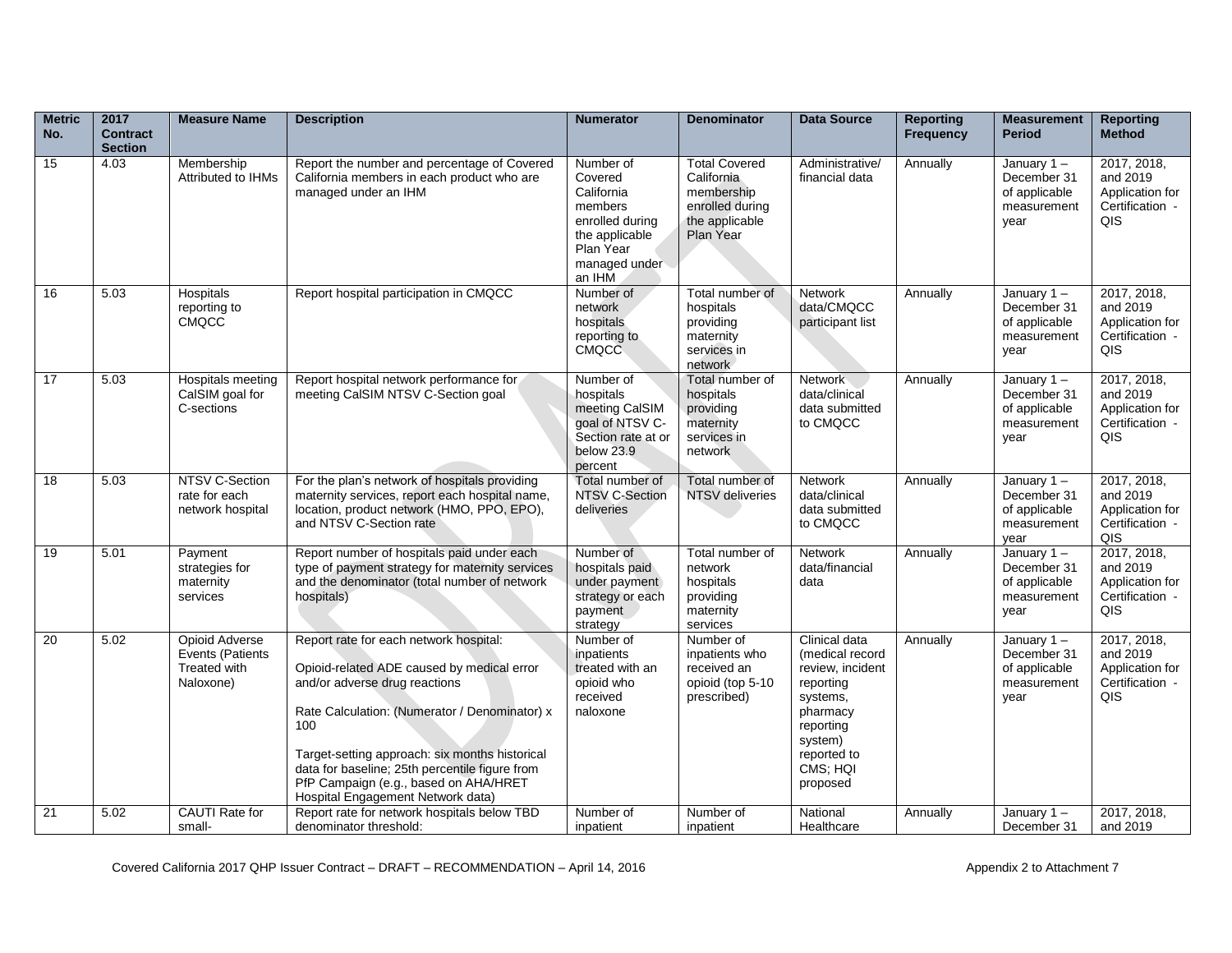| <b>Metric</b><br>No. | 2017<br><b>Contract</b><br><b>Section</b> | <b>Measure Name</b>                                                                    | <b>Description</b>                                                                                                                                                                                                                                                                                                                 | <b>Numerator</b>                                                                                           | <b>Denominator</b>                                                                                                                    | <b>Data Source</b>                                                                                                                   | <b>Reporting</b><br>Frequency | <b>Measurement</b><br><b>Period</b>                                                                   | <b>Reporting</b><br><b>Method</b>                                    |
|----------------------|-------------------------------------------|----------------------------------------------------------------------------------------|------------------------------------------------------------------------------------------------------------------------------------------------------------------------------------------------------------------------------------------------------------------------------------------------------------------------------------|------------------------------------------------------------------------------------------------------------|---------------------------------------------------------------------------------------------------------------------------------------|--------------------------------------------------------------------------------------------------------------------------------------|-------------------------------|-------------------------------------------------------------------------------------------------------|----------------------------------------------------------------------|
|                      |                                           | denominator<br>hospitals                                                               | CAUTI Rate - All Tracked Units - to evaluate<br>improvement<br>Rate Calculation: (Numerator / Denominator) x<br>1.000<br>Target-Setting Approach: Twelve months<br>historical data for baseline                                                                                                                                    | healthcare-<br>associated<br>CAUTIs for all<br>tracked units                                               | indwelling<br>urinary catheter<br>days for all<br>tracked units                                                                       | <b>Safety Network</b><br>(NHSN) or<br>Partnership for<br>Patients data<br>reported to<br><b>CMS</b>                                  |                               | of applicable<br>measurement<br>year and prior<br>measurement<br>year                                 | Application for<br>Certification -<br>QIS                            |
| 22                   | 5.02                                      | CAUTI SIR for all<br>hospitals<br>excluding small-<br>denominator<br>hospitals         | Report SIR for each network hospital excluding<br>small-denominator hospitals:<br>CAUTI Standardized Infection Ration (SIR) -<br>All Tracked Units - Relative performance<br>Rate Calculation: Numerator / Denominator<br>Target-Setting Approach: Twelve months<br>historical data for baseline                                   | Number of<br>observed<br>inpatient<br>healthcare-<br>associated<br>CAUTIs for all<br>tracked units         | Number of<br>predicted<br>inpatient<br>healthcare-<br>associated<br><b>CAUTIs for all</b><br>tracked units<br>(determined by<br>NHSN) | NHSN or<br>Partnership for<br>Patients data<br>reported to<br><b>CMS</b>                                                             | Annually                      | January $1 -$<br>December 31<br>of applicable<br>measurement<br>vear                                  | 2017, 2018,<br>and 2019<br>Application for<br>Certification -<br>QIS |
| 23                   | 5.02                                      | <b>Urinary Catheter</b><br><b>Utilization Ratio</b>                                    | Report rate for each network hospital:<br>Urinary Catheter Utilization Ratio - All Tracked<br>Units<br>Rate Calculation: (Numerator / Denominator) x<br>100<br>Lower ratios are generally associated with<br>better performance and may also impact the<br>CAUTI rate                                                              | Number of<br>inpatient<br>indwelling<br>urinary catheter<br>days for all<br>tracked units                  | Number of<br>inpatient bed<br>days for all<br>tracked units                                                                           | NHSN or<br>Partnership for<br>Patients data<br>reported to<br><b>CMS</b>                                                             | Annually                      | January $1 -$<br>December 31<br>of applicable<br>measurement<br>year                                  | 2017, 2018,<br>and 2019<br>Application for<br>Certification -<br>QIS |
| $\overline{24}$      | 5.02                                      | <b>CLABSI Rate for</b><br>small-<br>denominator<br>hospitals                           | Report rate for each network hospital below<br>TBD denominator threshold:<br>CLABSI Rate - All Tracked Units<br>Rate Calculation: (Numerator / Denominator) x<br>1,000<br>Target-Setting Approach: Twelve or twenty-four<br>months historical data for baseline (various<br>possible data sources: NHSN, 2013 CHART,<br>2014 CDPH) | Number of<br>observed<br>inpatient<br>healthcare-<br>associated<br><b>CLABSIs for all</b><br>tracked units | Number of<br>inpatient central<br>line days for all<br>tracked units                                                                  | NHSN,<br>California<br>Department of<br>Public Health<br>(CDPH), or<br>Partnership for<br>Patients data<br>reported to<br><b>CMS</b> | Annually                      | January $1 -$<br>December 31<br>of applicable<br>measurement<br>year and prior<br>measurement<br>year | 2017, 2018,<br>and 2019<br>Application for<br>Certification -<br>QIS |
| 25                   | 5.02                                      | <b>CLABSI SIR for</b><br>all hospitals<br>excluding small-<br>denominator<br>hospitals | Report SIR for each network hospital excluding<br>small-denominator hospitals:<br>CLABSI SIR - All Tracked Units                                                                                                                                                                                                                   | Number of<br>observed<br>inpatient<br>CLABSIs for all<br>tracked units                                     | Number of<br>expected<br>inpatient<br>CLABSIs for all<br>tracked units                                                                | NHSN, CDPH,<br>or Partnership<br>for Patients<br>data reported to<br><b>CMS</b>                                                      | Annually                      | January $1 -$<br>December 31<br>of applicable<br>measurement<br>vear                                  | 2017, 2018,<br>and 2019<br>Application for<br>Certification -<br>QIS |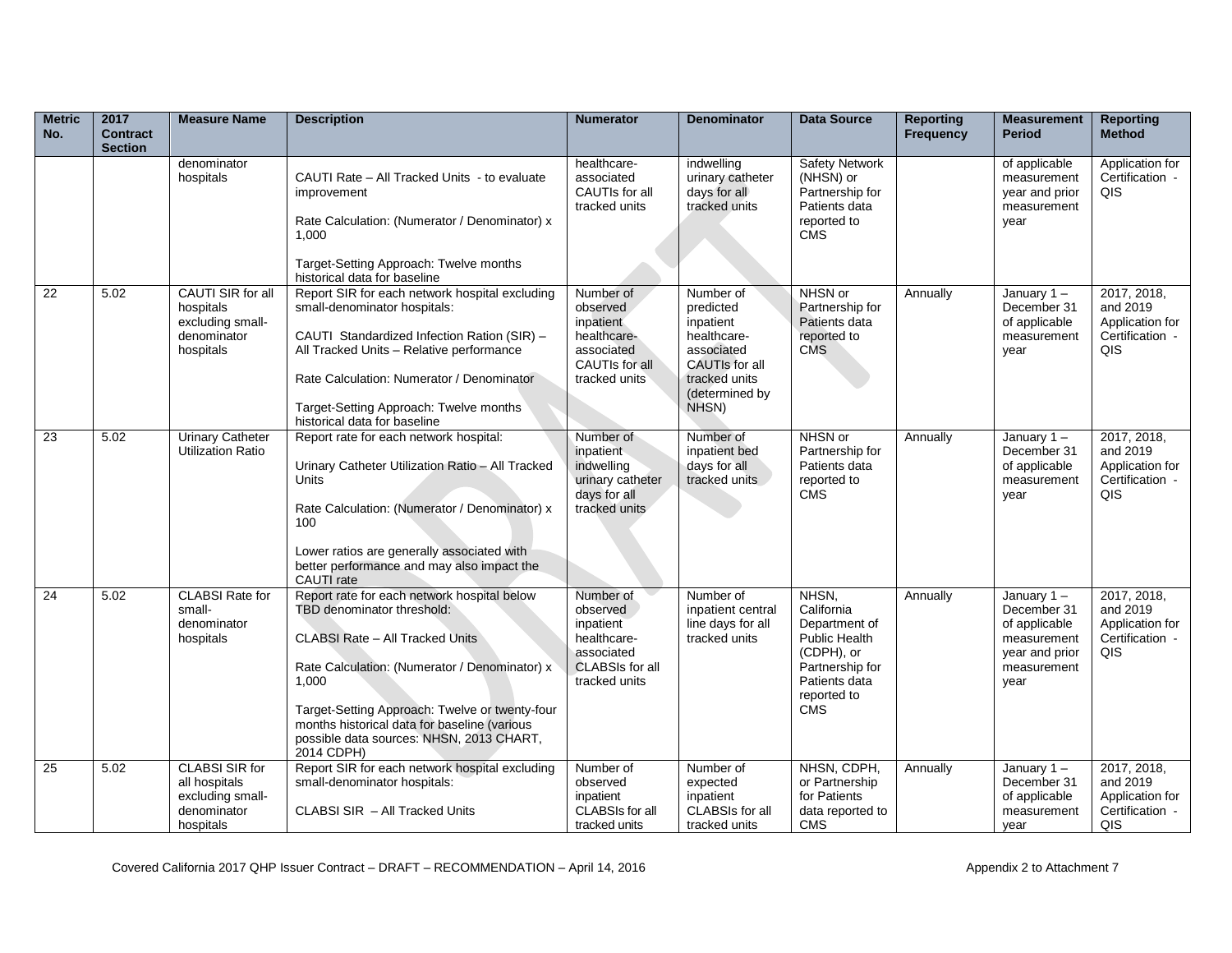| <b>Metric</b><br>No. | 2017<br><b>Contract</b><br><b>Section</b> | <b>Measure Name</b>                                                              | <b>Description</b>                                                                                                                                                                                                                                                                                              | <b>Numerator</b>                                                                                                  | <b>Denominator</b>                                                                                         | <b>Data Source</b>                                                              | <b>Reporting</b><br><b>Frequency</b> | <b>Measurement</b><br><b>Period</b>                                                                   | <b>Reporting</b><br>Method                                           |
|----------------------|-------------------------------------------|----------------------------------------------------------------------------------|-----------------------------------------------------------------------------------------------------------------------------------------------------------------------------------------------------------------------------------------------------------------------------------------------------------------|-------------------------------------------------------------------------------------------------------------------|------------------------------------------------------------------------------------------------------------|---------------------------------------------------------------------------------|--------------------------------------|-------------------------------------------------------------------------------------------------------|----------------------------------------------------------------------|
|                      |                                           |                                                                                  | Rate Calculation: Numerator / Denominator<br>Target-Setting Approach: Twelve months<br>historical data for baseline (various possible<br>data sources: NHSN, 2013 CHART, 2014<br>CDPH)                                                                                                                          |                                                                                                                   | (determined by<br>NHSN)                                                                                    |                                                                                 |                                      |                                                                                                       |                                                                      |
| $\overline{26}$      | 5.02                                      | <b>Central Line</b><br><b>Utilization Ratio</b>                                  | Report rate for each network hospital:<br>Central Line Utilization Ratio - All Tracked<br>Units<br>Rate Calculation: (Numerator / Denominator) x<br>100<br>Lower ratios are generally associated with<br>better performance and may also impact the<br>CLABSI rate                                              | Number of<br>inpatient central<br>line days for all<br>tracked units                                              | Number of<br>inpatient bed<br>days for all<br>tracked units                                                | NHSN, CDPH,<br>or Partnership<br>for Patients<br>data reported to<br><b>CMS</b> | Annually                             | January 1-<br>December 31<br>of applicable<br>measurement<br>vear                                     | 2017, 2018,<br>and 2019<br>Application for<br>Certification -<br>QIS |
| 27                   | 5.02                                      | C. Diff Rate for<br>small-<br>denominator<br>hospitals                           | Report rate for each network hospital below<br>TBD denominator threshold:<br>Lab-Identified C. Diff Rate<br>Rate Calculation: (Numerator / Denominator) x<br>1,000<br>Target-Setting Approach: Twelve months<br>historical data for baseline (various possible<br>data sources: NHSN, 2013 CHART, 2014<br>CDPH) | Number of<br>inpatient<br>hospital-onset C.<br>diff lab identified<br>events for all<br>tracked units             | Number of<br>inpatient bed<br>days for all<br>tracked units                                                | NHSN, CDPH,<br>or Partnership<br>for Patients<br>data reported to<br><b>CMS</b> | Annually                             | January $1 -$<br>December 31<br>of applicable<br>measurement<br>year and prior<br>measurement<br>year | 2017, 2018,<br>and 2019<br>Application for<br>Certification -<br>QIS |
| 28                   | 5.02                                      | C. Diff SIR for all<br>hospitals<br>excluding small-<br>denominator<br>hospitals | Report SIR for each network hospital excluding<br>small-denominator hospitals:<br>Lab-Identified C. Diff SIR<br>Rate Calculation: Numerator / Denominator<br>Target Setting Approach: Twelve months<br>historical data for baseline (various possible<br>data sources: NHSN, 2013 CHART, 2014<br>CDPH)          | Number of<br>observed<br>inpatient<br>hospital-onset C.<br>diff lab identified<br>events for all<br>tracked units | Number of<br>expected<br>inpatient<br>hospital-onset<br>cases of C. diff<br>for all tracked<br>units       | NHSN, CDPH,<br>or Partnership<br>for Patients<br>data reported to<br><b>CMS</b> | Annually                             | January $1 -$<br>December 31<br>of applicable<br>measurement<br>year                                  | 2017, 2018,<br>and 2019<br>Application for<br>Certification -<br>QIS |
| 29                   | 5.02                                      | SSI-Colon Rate<br>for small-<br>denominator<br>hospitals                         | Report rate for each network hospital below<br>TBD denominator threshold:<br>Colon Surgery SSI Rate<br>Rate Calculation: (Numerator / Denominator) x<br>100                                                                                                                                                     | Number of SSIs<br>related to colon<br>surgeries (based<br>on NHSN<br>definition)                                  | Inpatients having<br>the colon<br>procedures<br>included in the<br>NHSN operative<br>procedure<br>category | NHSN, CDPH,<br>or Partnership<br>for Patients<br>data reported to<br><b>CMS</b> | Annually                             | January 1-<br>December 31<br>of applicable<br>measurement<br>year and prior<br>measurement<br>year    | 2017, 2018,<br>and 2019<br>Application for<br>Certification -<br>QIS |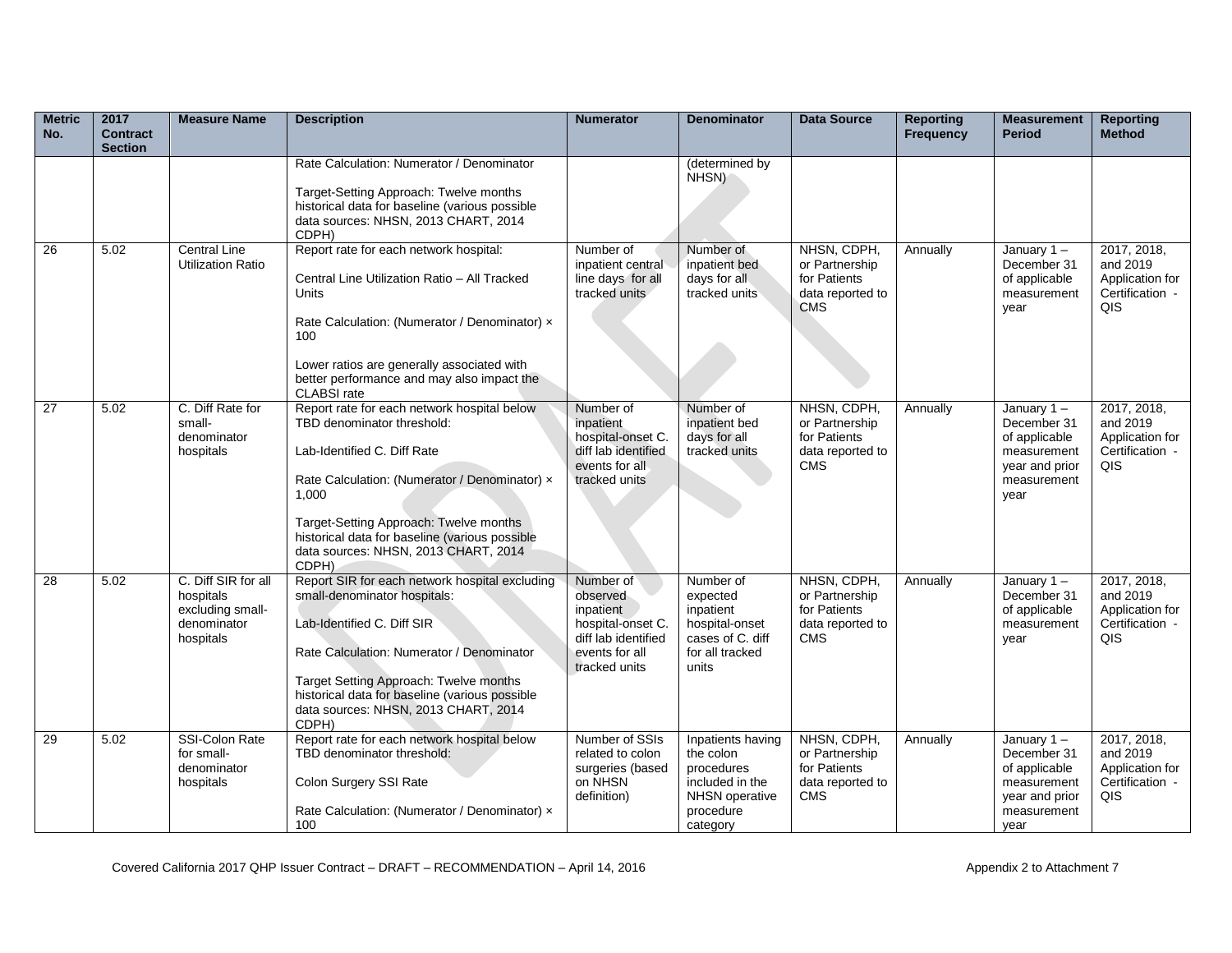| <b>Metric</b><br>No. | 2017<br><b>Contract</b><br><b>Section</b> | <b>Measure Name</b>                                                                                       | <b>Description</b>                                                                                                                                                                                                                                                                                 | <b>Numerator</b>                                                                                                            | <b>Denominator</b>                                                                          | <b>Data Source</b>                                                              | <b>Reporting</b><br><b>Frequency</b> | <b>Measurement</b><br><b>Period</b>                                  | <b>Reporting</b><br><b>Method</b>                                                                     |
|----------------------|-------------------------------------------|-----------------------------------------------------------------------------------------------------------|----------------------------------------------------------------------------------------------------------------------------------------------------------------------------------------------------------------------------------------------------------------------------------------------------|-----------------------------------------------------------------------------------------------------------------------------|---------------------------------------------------------------------------------------------|---------------------------------------------------------------------------------|--------------------------------------|----------------------------------------------------------------------|-------------------------------------------------------------------------------------------------------|
|                      |                                           |                                                                                                           | Target-Setting Approach: Twelve or twenty-four<br>months historical data for baseline (various<br>possible data sources: NHSN, 2013 CHART,<br>2014 CDPH)                                                                                                                                           |                                                                                                                             |                                                                                             |                                                                                 |                                      |                                                                      |                                                                                                       |
| 30                   | 5.02                                      | SSI-Colon SIR for<br>all hospitals<br>excluding small-<br>denominator<br>hospitals                        | Report SIR for each network hospital excluding<br>small-denominator hospitals::<br>Colon Surgery SSI SIR<br>Rate Calculation: Numerator / Denominator<br>Target-Setting Approach: Twelve months<br>historical data for baseline (various possible<br>data sources: NHSN, 2013 CHART, 2014<br>CDPH) | Number of<br>observed SSIs<br>for colon<br>surgeries (based<br>on NHSN<br>definition)                                       | Number of<br>predicted SSIs<br>for colon<br>surgeries<br>(determined by<br>NHSN definition) | NHSN, CDPH,<br>or Partnership<br>for Patients<br>data reported to<br><b>CMS</b> | Annually                             | January $1 -$<br>December 31<br>of applicable<br>measurement<br>year | 2017, 2018,<br>and 2019<br>Application for<br>Certification -<br>QIS                                  |
| 31                   | 5.01                                      | Hospital<br>Reimbursement<br>at Risk for Quality<br>Performance                                           | Report the percentage of hospital performance<br>at risk for quality performance (metrics may<br>include but are not limited to HACs,<br>readmissions, patient satisfaction, etc.)                                                                                                                 | Hospital<br>payment dollars<br>tied to quality<br>performance                                                               | <b>Total hospital</b><br>payment dollars                                                    | Financial data                                                                  | Annually                             | January $1 -$<br>December 31<br>of applicable<br>measurement<br>year | 2017, 2018,<br>and 2019<br>Application for<br>Certification -<br>QIS                                  |
| 32                   | 5.01                                      | Hospitals with<br>Reimbursement<br>at Risk for Quality<br>Performance                                     | Report the number and percentage of hospitals<br>with reimbursement at risk for quality<br>performance (metrics may include but are not<br>limited to HACs, readmission, patient<br>satisfaction, etc.)                                                                                            | Hospitals with<br>payment tied to<br>quality<br>performance                                                                 | Total number of<br>network<br>hospitals                                                     | Network<br>data/financial<br>data                                               | Annually                             | January 1-<br>December 31<br>of applicable<br>measurement<br>year    | 2017, 2018,<br>and 2019<br>Application for<br>Certification -<br>QIS                                  |
| 33                   | 6.01                                      | <b>Members Using</b><br><b>Wellness Benefit</b>                                                           | Report the number and percentage of members<br>who have a preventive care visit (\$0 member<br>cost share)                                                                                                                                                                                         | <b>Members</b><br>incurring at least<br>one preventive<br>care visit/service                                                | Total<br>membership<br>across all lines of<br>membership<br>excluding<br>Medicare           | Claim/<br>encounter data                                                        | Annually                             | January 1-<br>December 31<br>of applicable<br>measurement<br>year    | 2017, 2018,<br>and 2019<br>Application for<br>Certification                                           |
| 34                   | 6.01                                      | <b>Members</b><br>identified as<br>obese who are<br>participating in a<br>weight<br>management<br>program | Report the number of obese members who are<br>participating in weight management programs                                                                                                                                                                                                          | Number of<br>California<br>members<br>identified as<br>obese who are<br>participating in<br>weight<br>management<br>program | California<br>members<br>identified as<br>obese                                             | Claims/<br>encounter data                                                       | Annually                             | January 1-<br>December 31<br>of applicable<br>measurement<br>year    | 2017, 2018,<br>and 2019<br>Application for<br>Certification -<br>Covered<br>California<br>eValue8 RFI |
| 35                   | 6.01                                      | Members<br>identified as<br>tobacco<br>dependent who<br>are participating<br>in a smoking                 | Report the number of tobacco-dependent<br>members who are participating in smoking<br>cessation programs                                                                                                                                                                                           | California<br>members<br>identified as<br>tobacco<br>dependent<br>participating in<br>smoking                               | California<br>members<br>identified as<br>tobacco<br>dependent                              | Claims/<br>encounter data                                                       | Annually                             | January 1-<br>December 31<br>of applicable<br>measurement<br>year    | 2017, 2018,<br>and 2019<br>Application for<br>Certification -<br>Covered<br>California<br>eValue8 RFI |